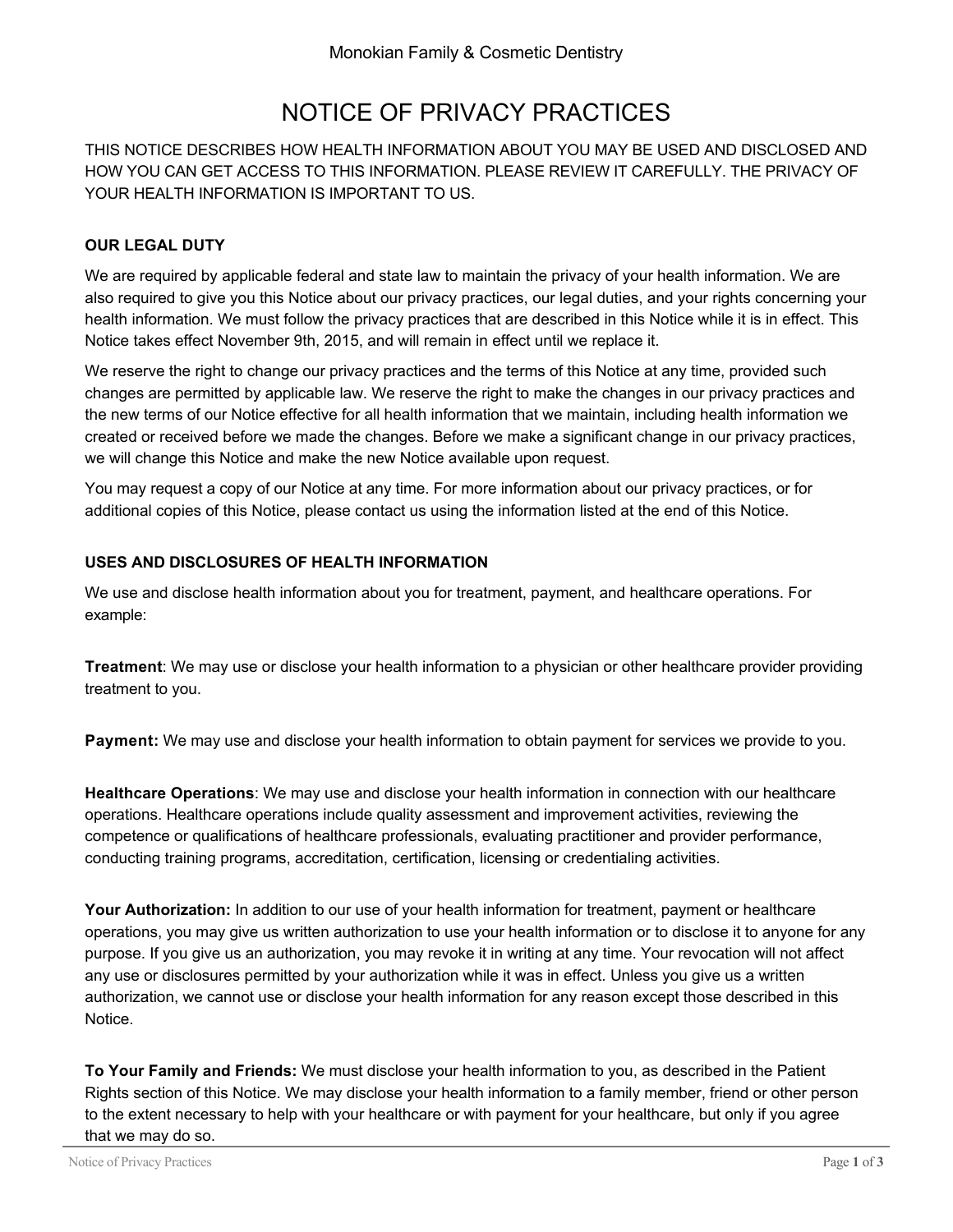**Persons Involved In Care:** We may use or disclose health information to notify, or assist in the notification of (including identifying or locating) a family member, your personal representative or another person responsible for your care, of your location, your general condition, or death. If you are present, then prior to use or disclosure of your health information, we will provide you with an opportunity to object to such uses or disclosures. In the event of your incapacity or emergency circumstances, we will disclose health information based on a determination using our professional judgment disclosing only health information that is directly relevant to the person's involvement in your healthcare. We will also use our professional judgment and our experience with common practice to make reasonable inferences of your best interest in allowing a person to pick up filled prescriptions, medical supplies, x-rays, or other similar forms of health information.

**Marketing Health Related Services:** We will not use your health information for marketing communications without your written authorization.

**Required by Law:** We may use or disclose your health information when we are required to do so by law.

**Abuse or Neglect:** We may disclose your health information to appropriate authorities if we reasonably believe that you are a possible victim of abuse, neglect, or domestic violence or the possible victim of other crimes. We may disclose your health information to the extent necessary to avert a serious threat to your health or safety or the health or safety of others.

**National Security:** We may disclose to military authorities the health information of Armed Forces personnel under certain circumstances. We may disclose to authorized federal officials health information required for lawful intelligence, counterintelligence, and other national security activities. We may disclose to correctional institution or law enforcement official having lawful custody of protected health information of inmate or patient under certain circumstances.

**Appointment Reminders:** We may use or disclose your health information to provide you with appointment reminders (such as voicemail messages, postcards, or letters).

# **PATIENT RIGHTS**

**Access:** With respect to copying charges, the regulation adopted by the New Jersey State Board of Dentistry provides as follows: "The licensee may charge a reasonable fee for: i. The reproduction of records, which shall be no greater than \$1.00 per page or \$100.00 for the entire record, whichever is less. (If the record requested is less than 10 pages, the licensee may charge up to \$10.00 to cover postage and the miscellaneous costs associated with retrieval of the record.); and/or ii. The reproduction of radiographs or any other material within a patient record which cannot be routinely copied or duplicated on a commercial duplication machine. That fee shall be no more that the actual cost of the duplication of the materials, or the fee charged to the licensee for duplication. In addition, the licensee may charge an administrative fee of \$10.00 or 10 percent of the cost of reproduction, whichever is less, to compensate for office personnel time spent retrieving or reproducing the materials and overhead costs."

**Disclosure Accounting:** You have the right to receive a list of instances in which we or our business associates disclosed your health information for purposes, other than treatment, payment, healthcare operations and certain other activities, for the last 6 years, but not before April 14, 2003. If you request this accounting more than once in a 12 month period, we may charge you a reasonable, cost-based fee for responding to these additional requests.